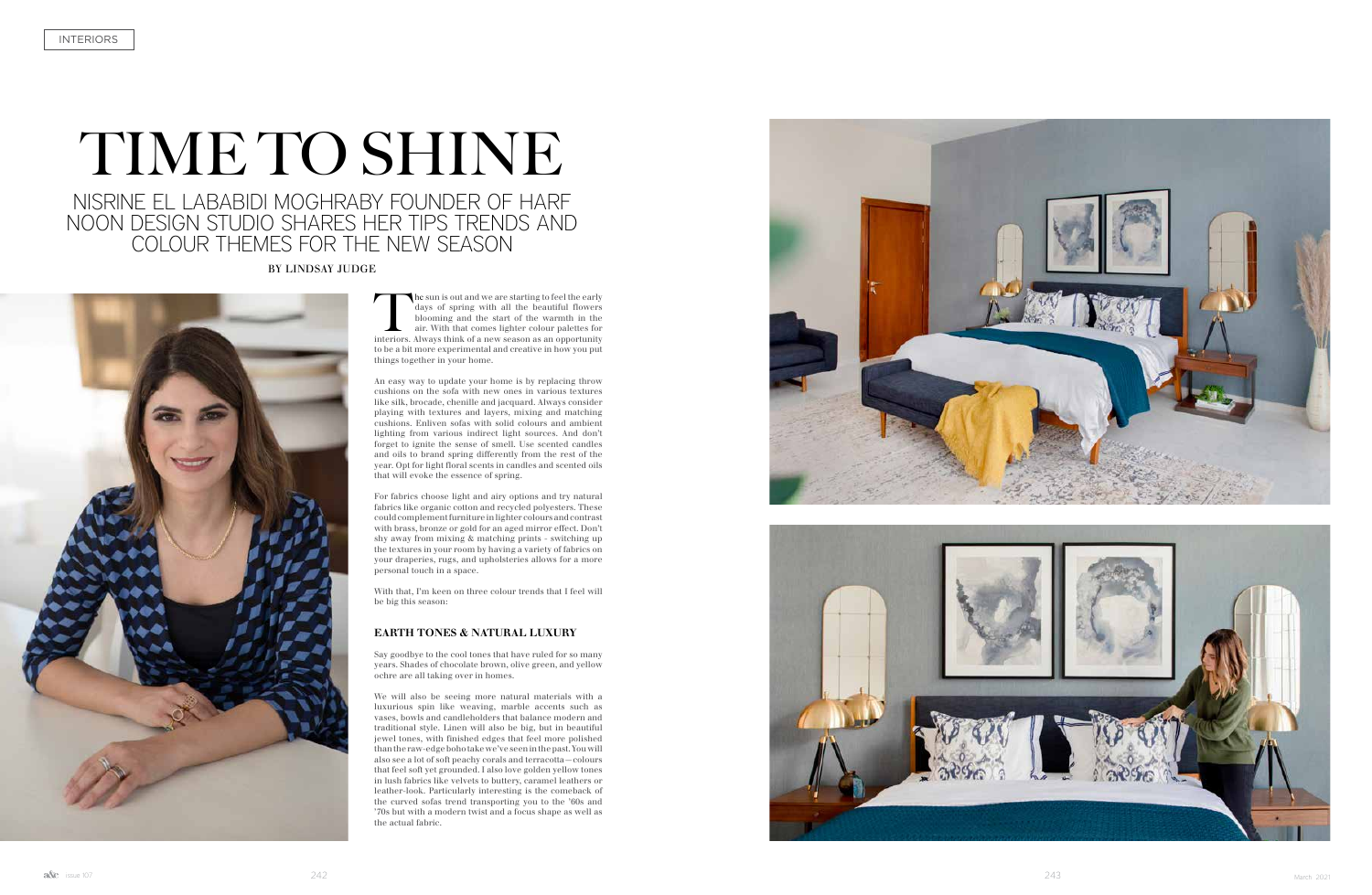#### **GRAND-MILLENNIAL STYLE**

This look is traditional with a twist: blending elements of classic design like chinoiserie, scallops, handmade elements, topiaries, and more, with a contemporary edge, think: modern art and cleanlined furniture. You will also see a lot more pattern on pattern. Patterns, especially layered patterns are becoming more prevalent for tabletop and textiles designs. The key to this trend is that there aren't any rules. Also think of pattern mixing with colour, bringing together patterns of varying origin and scale. Pattern matching, e.g. where the same pattern flows from the wall to upholstered furniture or bedding, is also becoming more common.











## **THE NEW NEUTRALS**

Neutrals will be replaced by warm colours, saturated hues and jewel tones. Shades of pink (which are a more sophisticated evolution of the millennial pinks we've seen in recent years), will be strong in 2021. Particularly interesting is the comeback of purple which combines the calm stability of blue and the fierce energy of red. It is often associated with royalty, nobility, luxury, and power but also represents meanings of wealth, extravagance, creativity, wisdom, dignity, grandeur, mystery, independence, and magic. I love adding it as accents paired with silver and grey in this bedroom.

For simple solutions, consider updating wall colours. This is the cheapest thing to do with the biggest change. Also, think of refreshing some rooms by switching up a couple of pieces of furniture, art, or accessories. Moving things around in the house gives a new instantaneous spirit to any room. Something as small as switching up your coffee table books and styling them differently can help.

Always think of your balcony or outdoor space as an extension of the house and not a separate space. Style your outdoors just like your indoors. Landscaping a garden or balcony with lots of crawling plants and bushes is great and keep a small area for an organic garden. Think of multiple pots in various shapes and sizes to create interest. Using plush cushions, a throw, and a nice outdoor carpet softens the scape. As for accessories introduce a tray with candles, small green pots and even vases. And don't forget lighting. Small string lights, lanterns and outdoor LED lights are great for creating a relaxed mood.